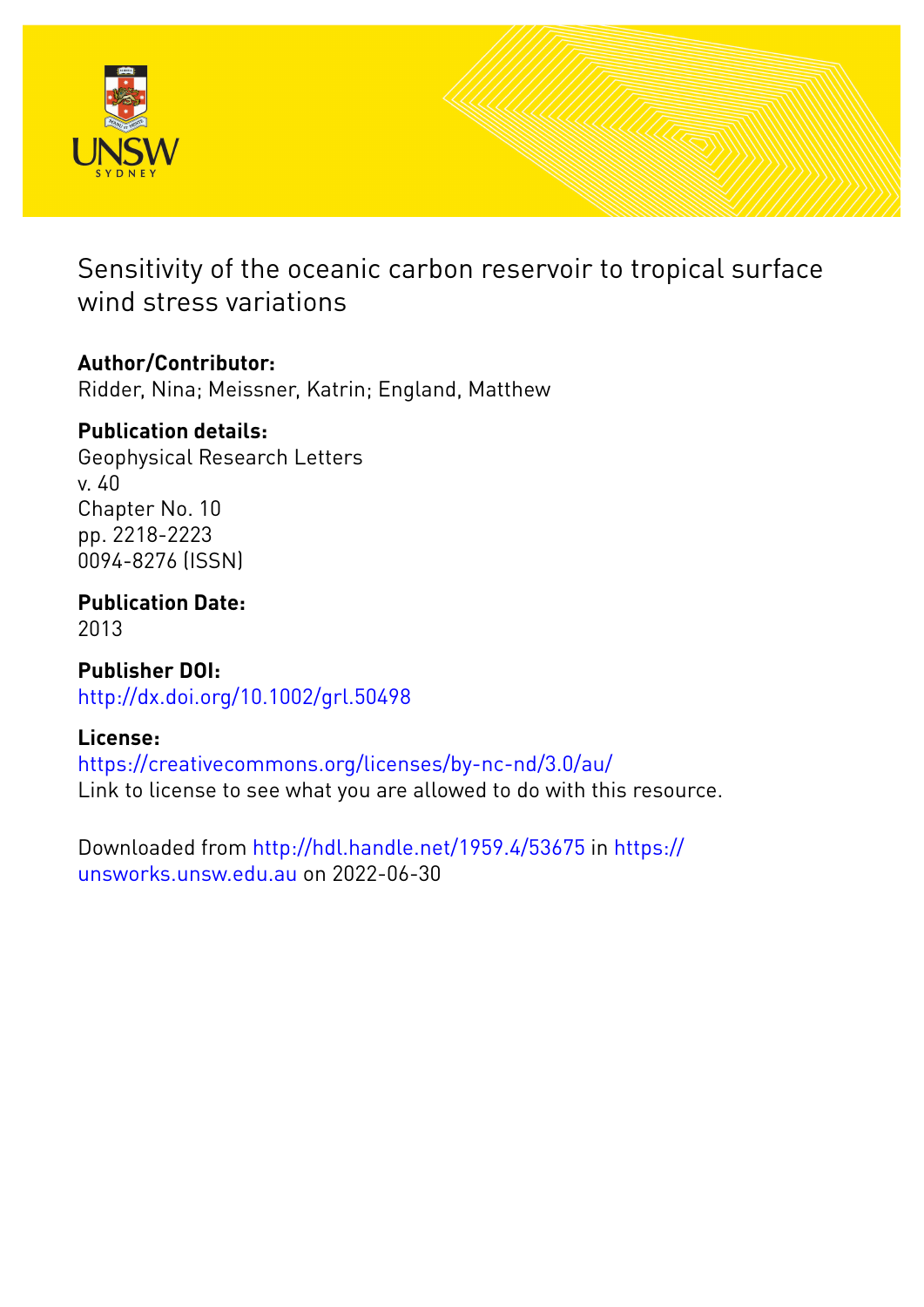## **Sensitivity of the oceanic carbon reservoir to tropical surface wind stress variations**

N. N. Ridder,<sup>1</sup> K. J. Meissner,<sup>1</sup> and M. H. England<sup>1</sup>

Received 19 March 2013; revised 21 April 2013; accepted 22 April 2013; published 31 May 2013.

[1] The impact of variations of the Walker cell on the ocean carbon cycle is assessed using a coupled climate model. Idealized wind perturbations are investigated, with the trade winds increased/decreased by 10%, 20%, and 30%. A global-mean reduction in oceanic carbon storage is found for increased equatorial easterlies, while moderately decreased trade winds give increased uptake. There is a nonlinear response to weakened tropical winds due to Pacific Ocean biological pump changes; with reduced nutrient upwelling resulting in decreased biological activity and remineralization in the deep ocean. This partially offsets the increased carbon uptake due to weaker trade winds. The overall change in net carbon storage reaches –26.2 PgC (12 ppm) in the 30% increase case and 4.2 PgC  $(-2$  ppm) in the 20% decrease cases. Regional dissolved inorganic carbon (DIC) changes reach  $-3.3$  mmol m<sup>-3</sup> (2.1 mmol m<sup>-3</sup>) in the 10% decrease (increase) case. Gradually increasing wind perturbations give a similar pattern of DIC response to the full equilibrated solution. **Citation:** Ridder, N. N., K. J. Meissner, and M. H. England (2013), Sensitivity of the oceanic carbon reservoir to tropical surface wind stress variations, *Geophys. Res. Lett.*, *40*, 2218–2223, doi:10.1002/grl.50498.

### **1. Introduction**

[2] The ocean is the major sink for anthropogenic carbon while also being the biggest carbon reservoir, holding approximately 93% of all exchangeable carbon in the Earth system [*[Solomon et al.](#page-6-1)*, 2007]. The properties that govern the ocean's ability to take up carbon at the atmosphere-ocean interface comprise the following: (1) the partial pressure difference of  $CO_2$  between atmosphere and ocean ( $\Delta p CO_2$ ), (2) the solubility of  $CO<sub>2</sub>$  in sea water, and (3) the gas transfer coefficient, or gas piston velocity. These parameters are influenced by various processes, the most important being (1) the surface wind stress that directly affects the gas transfer coefficient, (2) sea surface temperature (SST), which determines the solubility of carbon in sea water, (3) biogeochemical processes, for instance net primary productivity (NPP), that acts to remove carbon from the surface ocean and thus determine  $\Delta pCO_2$ , and (4) ocean circulation processes, which can act to remove or add carbon-rich waters from/to the surface ocean. Subduction and deep convection, for instance, can remove carbon from the surface ocean and transport it into the deep ocean, thus facilitating further uptake of atmospheric carbon in today's climate. Upwelling of deep carbon-rich waters to the ocean surface in contrast can lead to  $CO<sub>2</sub>$  outgassing acting to counter the net oceanic uptake of anthropogenic  $CO<sub>2</sub>$ . Furthermore, vertical transport within the ocean determines the nutrient supply to marine ecosystems, which plays an important role in the removal of carbon from the atmosphere and the surface ocean via the biological pump.

[3] All of the aforementioned processes are predicted to be modified in some way under the influence of global climate change (e.g., reviewed in *Houghton et al.* [\[2001\]](#page-6-2); *Solomon et al.* [\[2007\]](#page-6-1)). The partial pressure difference for instance is changing due to anthropogenic emissions while the seawater solubility of  $CO<sub>2</sub>$  is being altered due to changes in SST, with solubility varying inversely with temperature [*[Watson et al.](#page-6-3)*, 1995]. Ocean circulation and the gas transfer coefficient are also likely to change due to projected changes in the strength and position of wind fields in a warming climate and changes to surface buoyancy fields [e.g., *Russell et al.*, [2006;](#page-6-4) *Vecchi and Soden*, [2007;](#page-6-5) *Collins et al.*, [2010;](#page-6-6) *Tokinaga and Xie*, [2011;](#page-6-7) *Tokinaga et al.*, [2012\]](#page-6-8). The Walker circulation for instance has been estimated to have decreased over the past six decades under the observed global temperature increase as a result of a reduction in the mean sea level pressure gradient across the Pacific [*Collins et al.*, 2010; *[Tokinaga et al.](#page-6-8)*, 2012]. Model studies predict this negative trend to persist into the future [*Vecchi and Soden*, 2007; *[Collins et al.](#page-6-6)*, 2010]. They further predict a decrease in the equatorial trade winds and therefore zonal surface wind stress in warmer climates [e.g., *Vecchi and Soden*, [2007\]](#page-6-5) by 0.003 N m<sup>-2</sup> °C<sup>-1</sup> [*[Collins et al.](#page-6-6)*, 2010]. This decrease in the easterly trade winds is not limited to the Pacific region [*[Tokinaga and Xie](#page-6-7)*, 2011]; the equatorial easterlies in the Atlantic have also been estimated to have decreased over the past six decades and model studies predict a further weakening [*[Vecchi and Soden](#page-6-5)*, 2007]. The reduction in surface wind stress is expected to lead to significant changes in SST, a weakening of ocean surface westward currents and equatorial upwelling, as well as a shoaling of the mean thermocline depth [e.g., *Philander*, [1981;](#page-6-9) *McPhaden*, [1993;](#page-6-10) *Clarke and Lebedev*, [1996;](#page-6-11) *Vecchi and Soden*, [2007\]](#page-6-5). It is therefore likely that such a modification of the trade winds will affect the ocean carbon cycle via ocean circulation changes, wind speed changes, SST changes and the resultant biogeochemical response.

[4] Paleoclimate records of Pacific Ocean SST suggest that such a change in zonal trade winds already occurred in the Pliocene (3.3–3.0 Ma) [*[Haywood et al.](#page-6-12)*, 2005;

Additional supporting information may be found in the online version of this article.

<sup>&</sup>lt;sup>1</sup>Australian Research Council Centre of Excellence for Climate System Science, University of New South Wales, Sydney, New South Wales, Australia.

Corresponding author: N. N. Ridder, Australian Research Council Centre of Excellence for Climate System Science, University of New South Wales, Level 4 Mathews Building, Sydney, NSW 2052, Australia. (n.ridder@unsw.edu.au)

<sup>©2013.</sup> American Geophysical Union. All Rights Reserved. 0094-8276/13/10.1002/grl.50498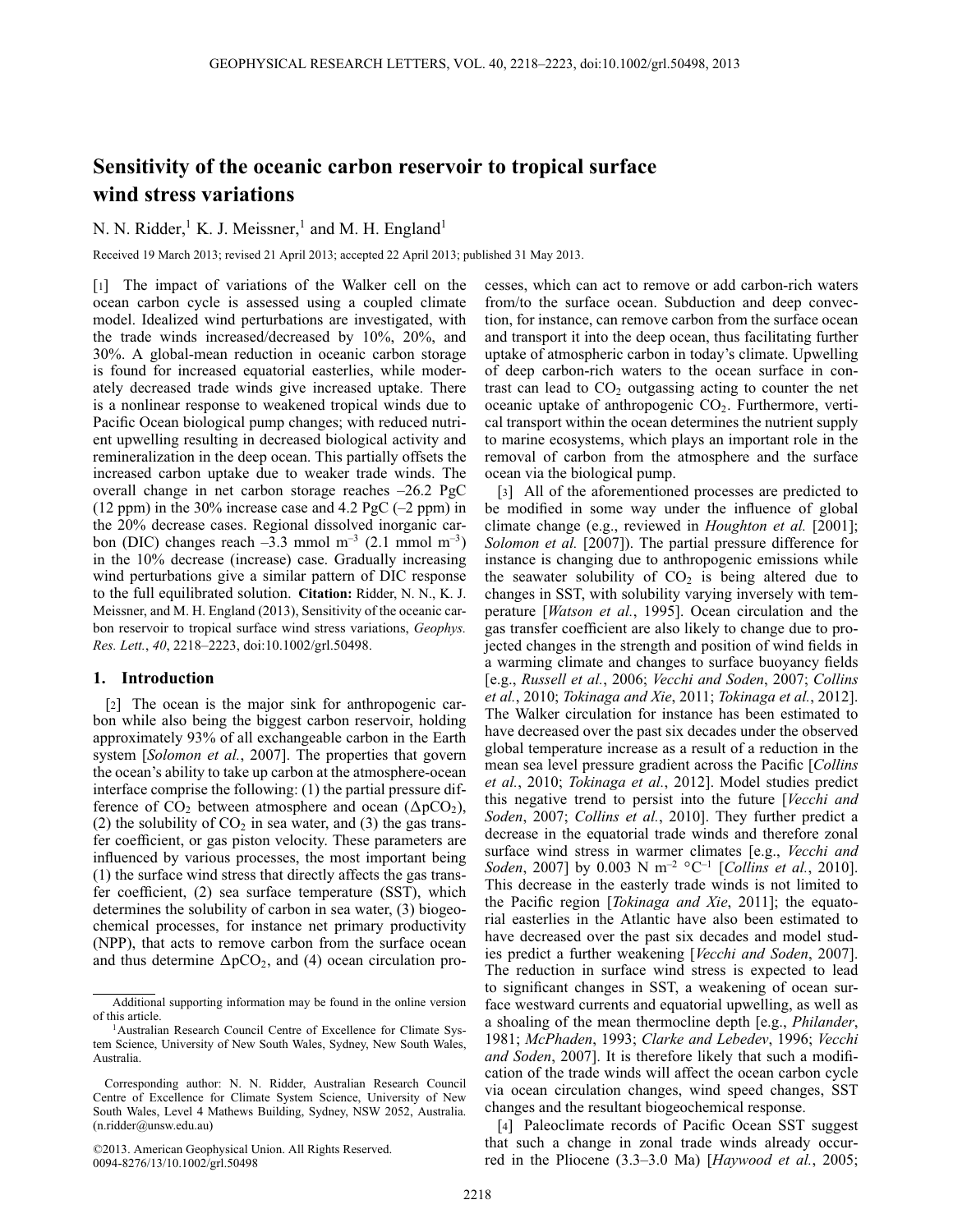

<span id="page-2-0"></span>**Figure 1.** (a) Difference in annual mean MOC (Sv) in the upper 1000 m between  $\tau_{-30\%}$  and CTRL; (c) annual mean zonal DIC changes (mol  $m^{-3}$ ) between  $\tau_{-30\%}$  and CTRL; (e) same as Figure [1c](#page-2-0), but for experiments without marine biology; (b, d, f) same as in Figures [1a](#page-2-0), [1c](#page-2-0), and [1e](#page-2-0), respectively, only for  $\tau_{+30\%}$  minus CTRL.

*[Ravelo et al.](#page-6-13)*, 2006; *[Shukla et al.](#page-6-14)*, 2009]. Analysis of paired  $\delta^{18}$ O and magnesium-to-calcium ratio measurements from the tropical Pacific show that the east Pacific thermocline was deeper during the Pliocene and the east-to-west SST gradient across the Pacific was significantly weaker than during modern, non-ENSO conditions [*[Wara et al.](#page-6-15)*, 2005]. It is now believed that the modern-day SST gradient in the equatorial Pacific developed during the cooling at the end of the Pliocene [e.g., *Ravelo et al.*, [2006\]](#page-6-13). The timing of the shoaling of the thermocline and the increase in the east-west temperature gradient during the mid-Pleistocene transition suggests that sustained long-term shifts in the tropics could play an important role in the evolution of the global climate on longer time scales [*Ravelo et al.*, [2006\]](#page-6-13). Even though it is commonly accepted that oceanic high latitude processes are the main drivers of major climate shifts through fluctuations in atmospheric CO<sub>2</sub> [e.g., *Sigman et al.*, [2010\]](#page-6-16), these findings could hint to a more active role of the tropical Pacific in the control of the global climate state and atmospheric  $CO<sub>2</sub>$ . With this and keeping in mind the integral role of the low-latitude Pacific Ocean in the atmosphere's heat balance [*Cane*[, 1998\]](#page-6-17), low-latitude processes have to be considered when investigating the drivers of global climate transitions.

[5] Given the possibility of past and future modifications of the Walker cell, we undertake here a sensitivity study to examine the response of the ocean carbon cycle to changes in the strength of the zonal equatorial surface wind stress by factors of  $\pm 10\%$ ,  $\pm 20\%$ , and  $\pm 30\%$  between 30<sup>o</sup>N and 30°S in the Pacific, the Atlantic, and the Indian Ocean. The focus here is on the long-term equilibrated carbon cycle response.

#### **2. Model and Experimental Design**

[6] The study employs the University of Victoria Earth System Climate Model (UVic ESCM, Version 2.9) [*Weaver et al.*, [2001\]](#page-6-18). The model consists of the ocean global circulation model (OGCM) MOM2.2, with a zonal resolution of 3.6° and a meridional resolution of 1.8° [*Pacanowski*, 1995[\].](#page-6-19) [Ocean](#page-6-19) [circulation](#page-6-19) [is](#page-6-19) [forced](#page-6-19) [by](#page-6-19) [monthly](#page-6-19) [m](#page-6-19)ean reanalysis winds from the National Centers for Environmental Prediction (NCEP) [*Kalnay et al.*, [1996\]](#page-6-20). The OGCM is coupled to a two-dimensional energy-moisture balance model of the atmosphere, a thermodynamic/dynamic sea-ice model [*[Semtner](#page-6-21)*, 1976; *Hibler*[, 1979;](#page-6-22) *Hunke and Dukowicz*, 1997[\],](#page-6-23) [a](#page-6-23) [land](#page-6-23) [surface](#page-6-23) [scheme,](#page-6-23) [a](#page-6-23) [veg](#page-6-23)etation model (TRIF-FID) [*[Meissner et al.](#page-6-24)*, 2003], and a sediment model [*Archer*, 1996[\].](#page-6-25) [The](#page-6-25) [UVic](#page-6-25) [ESCM](#page-6-25) [includes](#page-6-25) [representations](#page-6-25) [fo](#page-6-25)r both, biological [*[Schmittner et al.](#page-6-26)*, 2008] and solubility cycling of carbon [*[Ewen et al.](#page-6-27)*, 2004]. The UVic ESCM has been assessed against observational data and proven to be able to represent ocean properties, such as ocean circulation, temperature, and salinity as well as biological processes, reasonably well [e.g., *Meissner et al.*, [2003b;](#page-6-28) *Schmittner et al.*, [2008;](#page-6-26) *Meissner et al.*, [2012\]](#page-6-29).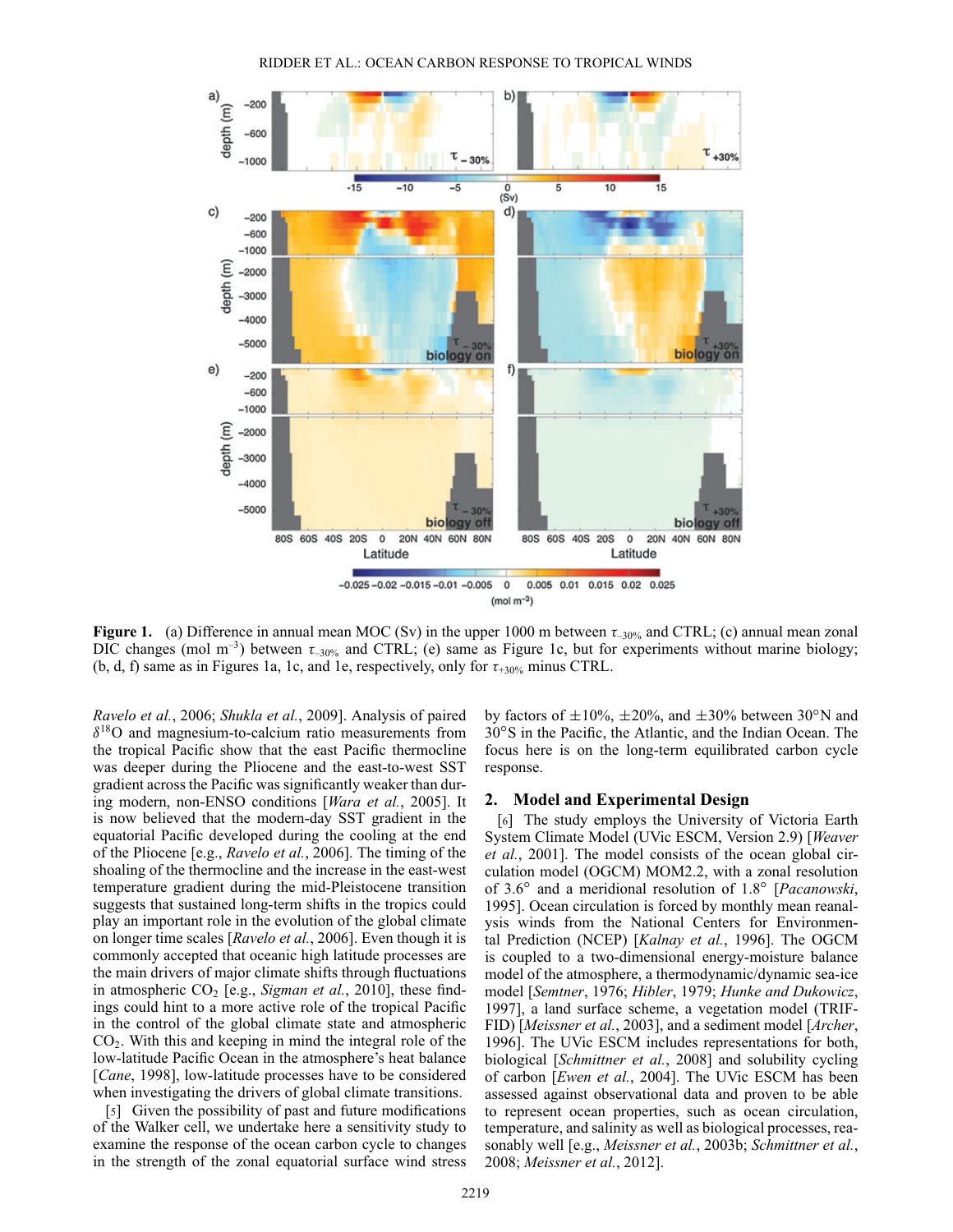

<span id="page-3-0"></span>**Figure 2.** (a) Difference in annual mean global DIC (PgC) between the respective wind stress experiments and CTRL. Blue bars show changes in annual mean global total DIC using the full carbon cycle while grey bars represent annual mean changes for the respective experiment with marine biology model switched off. (b) Difference in annual mean total DIC content (PgC) in the different ocean basins between wind stress experiments and CTRL using the full carbon cycle; black (Pacific Ocean), red (Atlantic Ocean), green (Indian Ocean) and yellow (Southern Ocean); (c) same as Figure [2b](#page-3-0) with biology model switched off. Note that the range of the *y*-axis in Figure [2c](#page-3-0) is smaller compared to the range in Figures [2a](#page-3-0) and [2b](#page-3-0) to highlight changes; this is necessary due to the reduced carbon content in all experiments that exclude the biological carbon pump.

[7] For this study we integrate one control (CTRL) and six sensitivity simulations. CTRL is forced with NCEP reanalysis wind fields while the other scenarios are forced with either an increase (hereafter  $\tau_{+10\%}, \tau_{+20\%}$  and  $\tau_{+30\%}$ ) or a decrease (hereafter  $\tau_{-10\%}, \tau_{-20\%}$  and  $\tau_{-30\%}$ ) in the easterly component of the zonal surface wind stress  $(\tau_x)$  by 10%,  $20\%$ , or 30% between  $30^{\circ}$ N and  $30^{\circ}$ S. The westerly wind component of the zonal surface wind stress field remains unchanged.

[8] All model scenarios are integrated with constant forcing until an equilibrium is reached. Atmospheric  $CO<sub>2</sub>$  concentrations are fixed to the year 2000 value of 369 ppm in all experiments. To investigate the changes in the oceanic carbon budget, oceanic carbon can be split into different components: saturation carbon (Csat), disequilibrium carbon ( $\Delta C$ ), soft tissue ( $C^{soft}$ ) and hard tissue carbon ( $C^{hard}$ ) following a method summarized by *Williams and Follows* [2011]. Here we analyze changes in total dissolved inorganic carbon (DIC) as well as changes in  $C<sup>sat</sup>$  and the circulationdriven component of  $\Delta C$  only. This is achieved by switching the marine ecosystem model on or off for all simulations (including the control experiments). Via this method, we can isolate changes due to the solubility pump, affecting Csat and the circulation-driven part of  $\Delta C$ , from those due to the biological pump, affecting Csoft and Chard. Note that the exclusion of marine biology leads to a reduced carbon content in the ocean throughout all experiments compared to the equivalent experiments including a biological model.

#### **3. Vertical Distribution of DIC Changes**

[9] The equatorial overturning cells show a clear weakening in response to the reduction in surface wind stress and a

strengthening in the increased  $\tau_x$  case; with changes varying between –13.6 Sv and 12.4 Sv (Figures [1a](#page-2-0) and [1b](#page-2-0)). The overturning in density coordinates shows equivalent results with maximum changes in the equatorial cells of –15.1 Sv and 13.5 Sv for experiments  $\tau_{+30\%}$  and  $\tau_{-30\%}$ , respectively (not shown). The changes in the other major overturning cells, such as the North Atlantic Deep Water and Antarctic Bottom Water overturning cells, do not exceed 2 Sv (not shown). In the experiments with smaller wind perturbations, the overturning response exhibits similar patterns but with reduced magnitudes (not shown).

[10] The changes in zonal mean DIC at the surface and at depth at high latitudes are mostly of the same sign, except for over a region between the surface and  $\sim$ 200 m depth at the Equator (Figures [1c](#page-2-0) and [1d](#page-2-0)). The main driver for this change is the solubility pump; in particular, changes in surface ocean temperatures, caused by a combination of decreased upwelling, reduced Ekman transport away from the equator and a reduction of the western boundary currents (compare Figures [1c](#page-2-0) and [1e](#page-2-0)). The resulting SST differences at high latitudes (cooling for decreased  $\tau_x$  and vice versa for increased  $\tau_x$ ) alter the solubility of  $CO_2$  in waters at regions of high ventilation depth (Figure S1, auxiliary material) and thereby affect the strength of the solubility pump as shown in Figures [1e](#page-2-0) and [1f](#page-2-0). Note that the global oceanic carbon budget for CTRL without biology is much smaller than for the full model. Accordingly, changes are smaller in comparison to the full model too.

[11] The deep ocean between  $\sim 20^{\circ}$ S and  $\sim 60^{\circ}$ N and depths below  $\sim 600$  m in  $\tau_{-30\%}$  ( $\sim 800$  m in  $\tau_{+30\%}$ ) exhibits changes of the opposite sign compared to the rest of the global ocean (Figures [1c](#page-2-0) and [1d](#page-2-0)) which are due to marine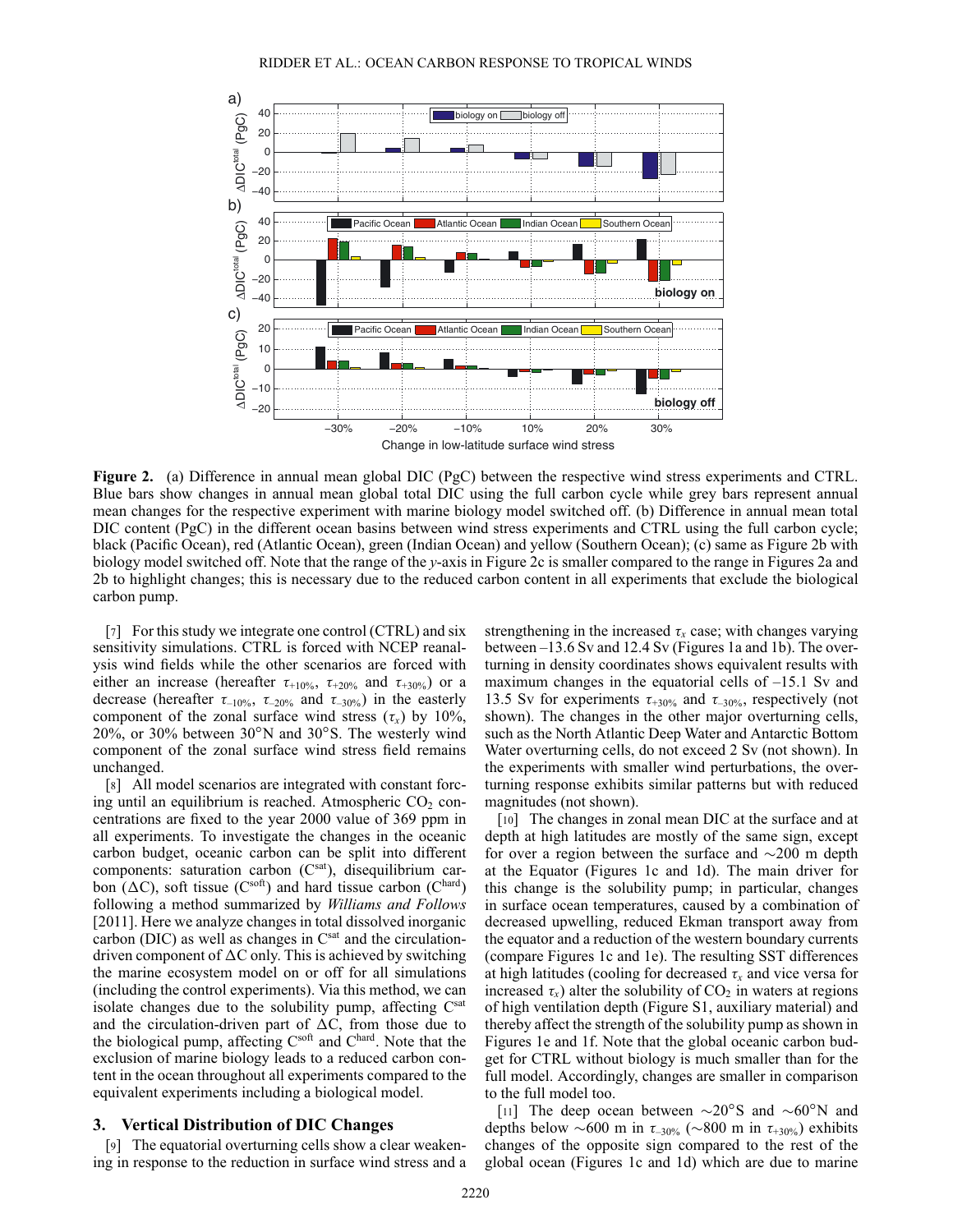

<span id="page-4-0"></span>**Figure 3.** Changes in annual mean upper ocean (averaged between surface and 1000 m) DIC (color) and changes in annual mean upper ocean AOU (contours). (left column) Decreased surface wind stress experiments minus CTRL. (right column) Increased surface wind stress experiments minus CTRL. Contour intervals are  $2 \mu M$  (top row), 5  $\mu$ M (middle row) and 10  $\mu$ M (bottom row), where 1  $\mu$ M is 1  $\mu$ mol l<sup>-1</sup>.

biology. This can be seen by the lack of the DIC response differences in the deep ocean when the biological pump is suppressed compared to the experiments with biology (compare Figures [1c](#page-2-0) and [1d](#page-2-0) with Figures [1e](#page-2-0) and [1f](#page-2-0)). This is confirmed by an assessment of the nutrient to DIC upwelling ratio into the surface layer between  $30^{\circ}$ S and  $30^{\circ}$ N at the eastern boundary of each basin (Figure S2), which shows that the relative changes in nutrient upwelling exceed the relative changes DIC upwelling. Equivalent patterns of change, only less pronounced, can be found in the experiments with wind perturbations of  $\pm 10\%$  and  $\pm 20\%$  (not shown).

#### **4. Global DIC Inventory Response**

[12] In experiments with the biological pump switched off, the global carbon content scales with the changes in surface wind stress (grey bars in Figure [2a](#page-3-0)). This leads to an almost linear increase in net global DIC for decreased surface wind stress. A linear trend is also noted for the increased wind cases ( $\tau_{+10\%}, \tau_{+20\%},$  and  $\tau_{+30\%}$ ) in these pure solubility-pump experiments. Hence, overall, the net DIC in the solubility pump experiments varies inversely and linearly with tropical zonal wind stress strength. The model suggests maximum changes of up to 20 PgC ( $\tau_{-30\%}$ ) and  $-24$  PgC ( $\tau_{+30\%}$ ), respectively. This response is in part due to changes in high-latitude SST, especially in regions of deep and intermediate water formation (Figure S1), resulting

in variations in carbon solubility and thus the physical carbon pump.

[13] When biology is turned on, an increase in equatorial wind stress still leads to a reduction in global DIC in all experiments, which scales with the change in the wind stress and is slightly higher than the changes obtained when excluding biological impacts (compare blue to grey bars in Figure [2a](#page-3-0)). The response to a zonal wind stress decrease however is more complex and nonlinear. These changes indicate that the biological pump offsets the solubility pump under decreased  $\tau_x$  conditions (Figure [2a](#page-3-0)).

[14] The nonlinear behavior described above derives exclusively from changes in the biological pump of the Pacific Ocean (black bars in Figures [2b](#page-3-0) and [2c](#page-3-0)), which exhibit total DIC changes of the opposite sign compared to all other ocean basins (Figure [2b](#page-3-0)). Furthermore, the total DIC change in the Pacific is twice as high for a decrease in  $\tau_x$  compared to the equivalent increase in  $\tau_x$  in the  $\tau_{-30\%}$  and  $\tau_{+30\%}$  experiments.

## **5. Response in the Biological Pump**

[15] Overall, the changes in DIC averaged over the upper 1000 m correspond well to changes in apparent oxygen utilization (AOU; also averaged over the upper 1000 m; Figure [3\)](#page-4-0). Focusing on the decreased surface wind stress experiments, the difference plots reveal an overall increase in the DIC concentration in all ocean basins. However, the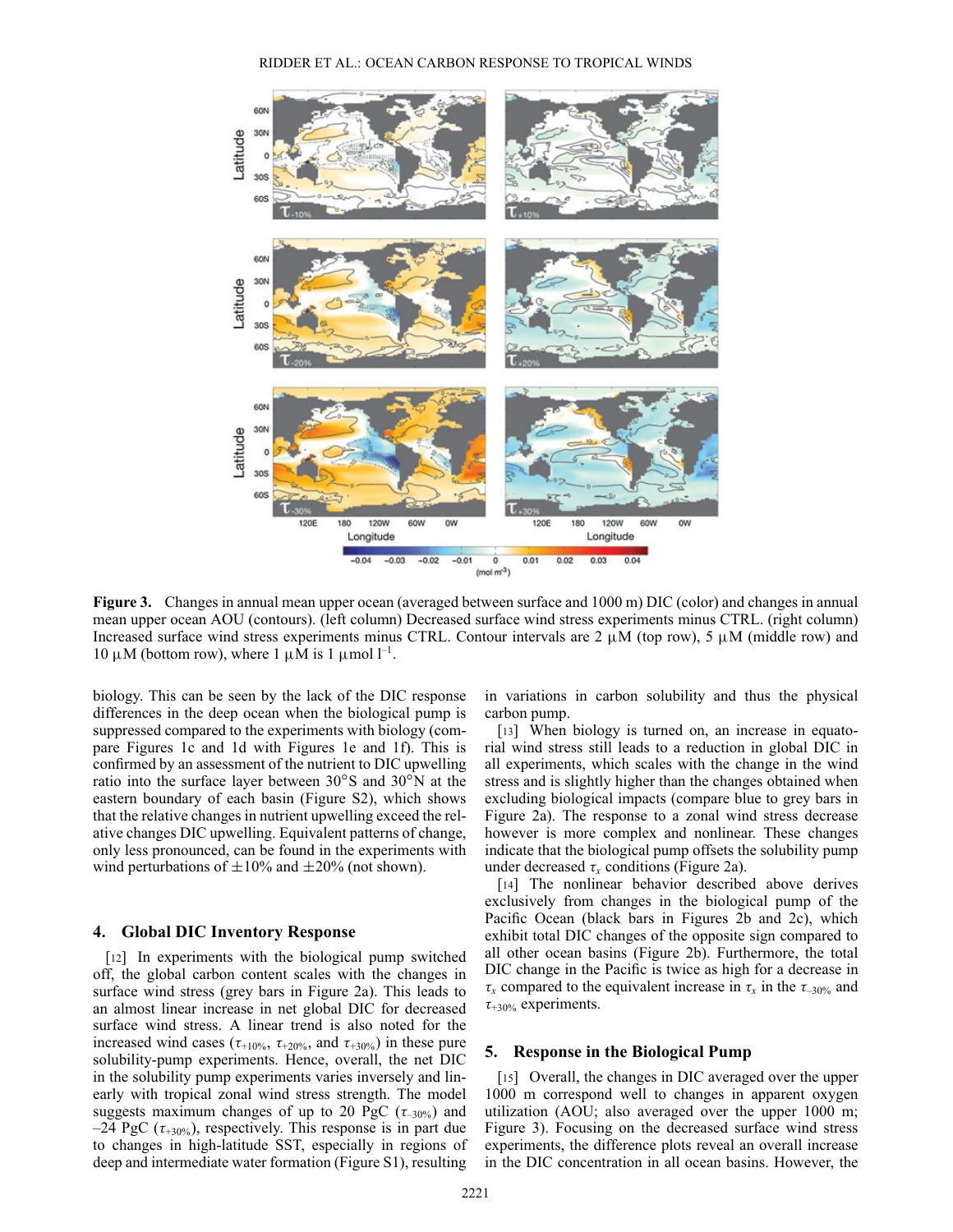Pacific basin shows a clear decrease in the upper 1000 m at the eastern boundary of the basin. At the same time DIC increases at the western boundary of the North Pacific. This pattern is also seen at the depth of the  $20^{\circ}$  isotherm, which can be taken as a proxy for the depth of the pycnocline (Figure S3). A similar pattern evolves when the experiments are reconfigured to run as a transient perturbation, starting at zero and ramping up to maximum wind anomalies of  $\pm 10\%$ ,  $\pm 20\%$ ,  $\pm 30\%$ , after 100 years (Figure S4). Similar patterns of change but of lower amplitude can be found in the Atlantic and the Indian Ocean, respectively. The experiments using an increased  $\tau_x$  show the same pattern but with opposite sign (Figure [3,](#page-4-0) right column).

[16] The corresponding pattern of DIC and AOU changes gives a clear indication that the DIC changes are at least partly caused by changes in marine biological activity. As the DIC changes at the eastern boundary of each ocean basin are not present in the solubility pump experiments (Figure S5), solubility changes are not the cause of this feature of the DIC response to trade wind changes. In contrast, at the western boundary of the North Pacific and North Atlantic the solubility experiments do exhibit a similar increase in DIC, which suggests that the changes in these regions are caused by an interplay of both physical and biological processes.

[17] The changes in the eastern tropical ocean regions are caused by changes in upwelling of nutrients into the euphotic zone. Specifically, a decrease in  $\tau<sub>x</sub>$  leads to a decrease in upwelling, nutrient availability, NPP and remineralization (not shown) and therefore in DIC at depth, explaining the DIC changes seen in the intermediate and deep ocean at low latitudes (Figures [1c](#page-2-0) and [1d](#page-2-0)). This signal is consistent for all ocean basins and across all six wind perturbation experiments.

[18] The Humboldt Current Large Marine Ecosystem shows the response with highest magnitude, resulting in the higher sensitivity of Pacific Ocean carbon storage to changes in  $\tau$ <sub>x</sub> (Figure [2b](#page-3-0)). Overall, net upwelling across the 200 m interface in the equatorial Pacific Ocean varies between 34.6 Sv in  $\tau_{+30\%}$  and 21.3 Sv in  $\tau_{-30\%}$  compared to 27.6 Sv in CTRL. The Atlantic and Indian Oceans do include similar upwelling systems with net values at 200 m of 12.1 Sv and 13.7 Sv in CTRL, respectively. Here, however, the response of the total basin is dominated by the DIC changes outside of these upwelling regions due to the lower biological activity in these regions. This reverses the positive correlation between total DIC and  $\tau_r$  seen in the Pacific into a negative correlation in the other ocean basins (Figure [2b](#page-3-0)). Net upwelling at 200 m in the Atlantic and the Indian ocean reaches maximum values of 10.4 Sv (14.4 Sv) in the Atlantic and 12.2 Sv (15.7 Sv) in the Indian Ocean in  $\tau_{-30\%}$  ( $\tau_{+30\%}$ ), respectively.

[19] The upwelling in the east Pacific is strongly influenced by the equatorial undercurrent (EUC) [*Rodgers et al.*, 2008]. Changes in the depth of isopycnal surfaces compared to the EUC can therefore alter the nutrient supply to this region. In a previous model study investigating the effect of changes in low latitude surface wind stress, *Rodgers et al.* [2008] described a decoupling between the pycnocline and the ferrocline in the equatorial Pacific. Here we find a similar decoupling. While the pycnocline in the equatorial Pacific changes in all sensitivity experiments (shoaling for increased and deepening for decreased wind stress conditions (Figures S6 and S7)), the mean depth of the nutricline remains almost

unchanged (Figure S7). This alters the supply of nutrients to the east Pacific and contributes to the change in biological activity described above.

#### **6. Summary and Conclusions**

[20] This study assesses the impact of changes in tropical surface wind stress on the marine carbon cycle in a series of sensitivity experiments designed to assess the model response to idealized tropical wind perturbations. While an increase in low latitude surface wind stress leads to an almost linear decrease in total DIC, the changes induced by a decreased trade wind system show a nonlinear response. This should have implications for the future carbon cycle in response to ongoing warming and weakening of the Walker circulation [*[Collins et al.](#page-6-6)*, 2010; *[Tokinaga et al.](#page-6-8)*, 2012].

[21] Isolating the two carbon pumps reveals that the solubility pump forces each ocean basin in the same way and thereby leads to an approximate linear dependence of global DIC on equatorial zonal wind stress. The changes in the solubility pump are due to the changes in global ocean SST and circulation; in particular, a warming of high-latitude surface waters for strengthened  $\tau_{\rm r}$  conditions leading to decreased carbon solubility and vice versa for weaker equatorial trade winds.

[22] In the full carbon cycle experiments, the nonlinearity in the response to decreased  $\tau_x$  conditions is caused by changes in Pacific Ocean productivity near the eastern boundaries. Weaker nutrient upwelling in  $\tau_{-10\%}, \tau_{-20\%},$  and  $\tau_{-30\%}$  leads to a decrease in NPP, which causes a decrease in the export of organic material to the deep ocean, resulting in decreased DIC formation through remineralization at depths at low- and mid-latitudes that offsets the solubility driven increases in carbon. The same interplay of the two competing pumps determines the total DIC change in the increased  $\tau_x$  experiments. However, the changes in ocean productivity in the increased  $\tau<sub>x</sub>$  experiments are less pronounced and are unable to offset the linear changes driven by the alteration of carbon solubility.

[23] Overall, the processes determining the response of ocean carbon to changes in low latitude winds can be summarized as follows: The main driver behind all changes in both carbon pumps are modifications in ocean circulation, most importantly (a) the poleward transport of surface waters and (b) equatorial upwelling. Modifications in the poleward transport affect mid- and high-latitude SST, which respond with the same sign as the perturbation (i.e., increased winds, increased mid- to high-latitude SST). This cooling (warming) for decreased (increased) equatorial winds leads to changes in carbon solubility in seawater. This affects the solubility pump directly and is of the same sign in all ocean basins. On the other hand, modifications in equatorial upwelling lead to changes in the nutrient availability, and with this, net primary productivity, export production, and remineralization, i.e., the biological carbon pump. This results in changes in DIC at depths. This mechanism dominates the response of the Pacific Ocean in the reduced wind experiments. In all other ocean basins and under increased tropical wind conditions, the effect of this mechanism is small compared to changes in carbon solubility due to SST changes.

[24] In respect to past climate regimes, this study provides an estimate of the potential impact of low-latitude